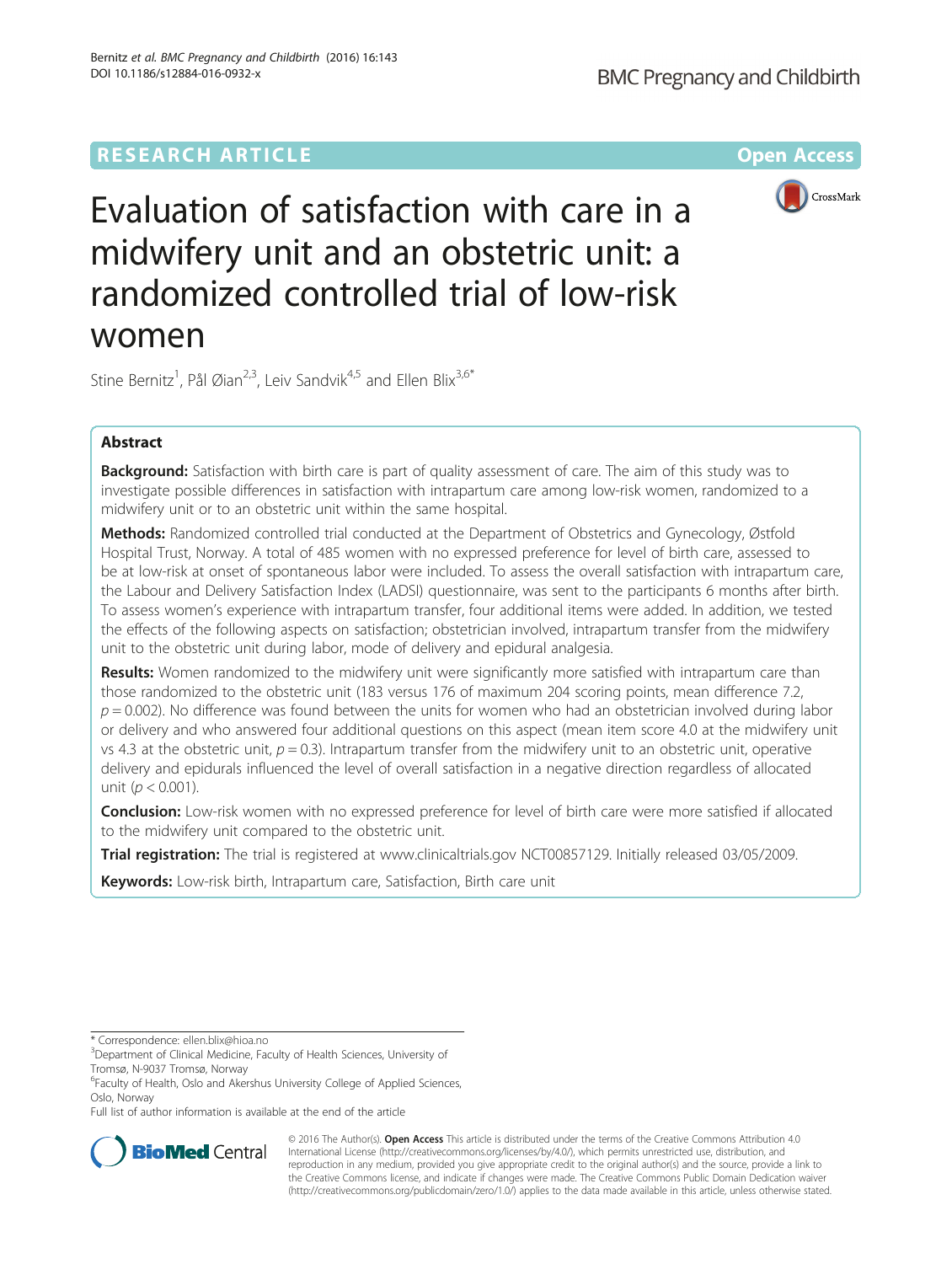## Background

Low-risk birth care units intend to present an alternative setting for women with low risk of complications during labor. These birth units are established to counterbalance the trend of centralizing birth care in obstetric units that has been occurring over recent decades in industrialized countries. The design of the low-risk birth care units is often a homelike environment with medical and technical equipment on a low or a moderate level and a philosophy committed to the normality of childbirth [[1\]](#page-6-0). The Department of Obstetrics and Gynecology at Østfold Hospital Trust is one of five large obstetric clinics in Norway which have established alongside midwifery units. These units aim to provide an alternative setting for birth for women with low risk of complications who regard labor and delivery as a physiological process.

Medical outcomes in low-risk birth care units have been evaluated both in randomized controlled trials [\[1](#page-6-0)] and in cohort studies [\[2](#page-6-0)–[4](#page-7-0)]. The trials show that women laboring in low-risk birth care units have a reduced risk of interventions like epidural analgesia, augmentation with oxytocin [\[1](#page-6-0)–[3,](#page-6-0) [5\]](#page-7-0), and a reduced risk of operative deliveries [[2, 3](#page-6-0)] without jeopardizing the outcome for the mother or the baby  $[1-3]$  $[1-3]$  $[1-3]$  $[1-3]$  $[1-3]$ . The economic perspective of laboring in low-risk birth care units compared to obstetric units for low-risk women has also been investigated, revealing both cost savings and improved outcomes [[6, 7\]](#page-7-0).

When evaluating low-risk birth care units it is crucial that patient satisfaction is included as a quality indicator in addition to health related outcomes [[8\]](#page-7-0) to provide a user oriented focus. Of ten studies included in a Cochrane review on alternative versus conventional institutional settings [[1\]](#page-6-0), five studies from Sweden, UK and Australia presented satisfaction with care [\[9](#page-7-0)–[13](#page-7-0)]. In three of the studies women could choose to participate in the trials or choose to refrain and deliver at the unit they preferred [\[9](#page-7-0)–[11\]](#page-7-0). In the other two studies women who wanted to deliver in the alternative setting had to be enrolled in the trial [[12](#page-7-0), [13\]](#page-7-0). The review concluded that birth care units were associated with higher levels of satisfaction. A Swedish cohort compared birth center care with standard maternity care, and found that the odds for being satisfied overall were approximately doubled in the birth center group [[14](#page-7-0)]. In the NICE clinical guideline for intrapartum care, it is found that if there are differences between the groups, women giving birth in low-risk units, either alongside or freestanding, are more satisfied compared to laboring in obstetric units. Still the included studies on satisfaction are few and of varying quality; hence there are few randomized controlled trials on satisfaction with birth care [\[8](#page-7-0)].

Satisfaction with birth care is found to be influenced by several factors. The significance of the birthing environment is shown by the fact that women giving birth in alternative settings with a homelike environment express greater satisfaction than women giving birth in obstetric units [\[1](#page-6-0)]. The feeling of support and the relationship between the woman and the caregiver are factors with major impact on the level of satisfaction found both in qualitative research [\[15, 16](#page-7-0)] and in quantitative research [[17](#page-7-0)–[20](#page-7-0)]. Active involvement in decision making processes fosters a sense of empowerment and self-efficacy [[17\]](#page-7-0) and is among factors women emphasize when assessing satisfaction with labor care [[17](#page-7-0)–[20\]](#page-7-0). The effect of labor pain on satisfaction with birth care is subordinate compared to the interpersonal aspects mentioned above [\[19](#page-7-0), [21\]](#page-7-0). Continuity of care has also been proven to be of importance when assessing women's satisfaction [\[22](#page-7-0)–[24](#page-7-0)].

The main aim of this trial was to investigate possible differences in satisfaction with intrapartum care in low risk-women randomized to a midwifery unit and to obstetric units within the same hospital in Norway. Specific factors influencing the level of satisfaction were not investigated.

## Methods

## Organization of care services

The Department of Obstetrics and Gynecology at Østfold Hospital Trust is divided in three separate birth care units within the same hospital building, the midwifery unit (MU), the normal unit (NU) and the special unit (SU). The MU is organized for women who want a normal labor without interventions and who fulfill the following criteria: healthy, low-risk of complications, single vertex infant, pre-pregnant Body Mass Index (BMI)  $\leq$  32, not smoking more than 10 cigarettes per day, no prior operation on the uterus, no prior complicated delivery and spontaneous onset of labor between gestational weeks  $36^{+1}$  and  $41^{+6}$ . The unit does not offer epidural analgesia nor augmentation with oxytocin. Obstetricians are not present at the MU, but will come when called for. Women who need extended surveillance or medical pain relief are transferred to the NU or the SU. The NU is organized for women with expected normal labor, but the unit offer extended surveillance, epidural analgesia and instrumental vaginal deliveries. The SU offers women with a need of extended surveillance the necessary monitoring and treatment throughout pregnancy, labor and delivery and after birth. Subject to capacity low-risk women are welcome at any of the three units. All units provide labor, delivery and postpartum care. The NU and the SU combined is considered an obstetric unit and hereafter named the obstetric unit (OU). Antenatal care is provided by midwives in primary care;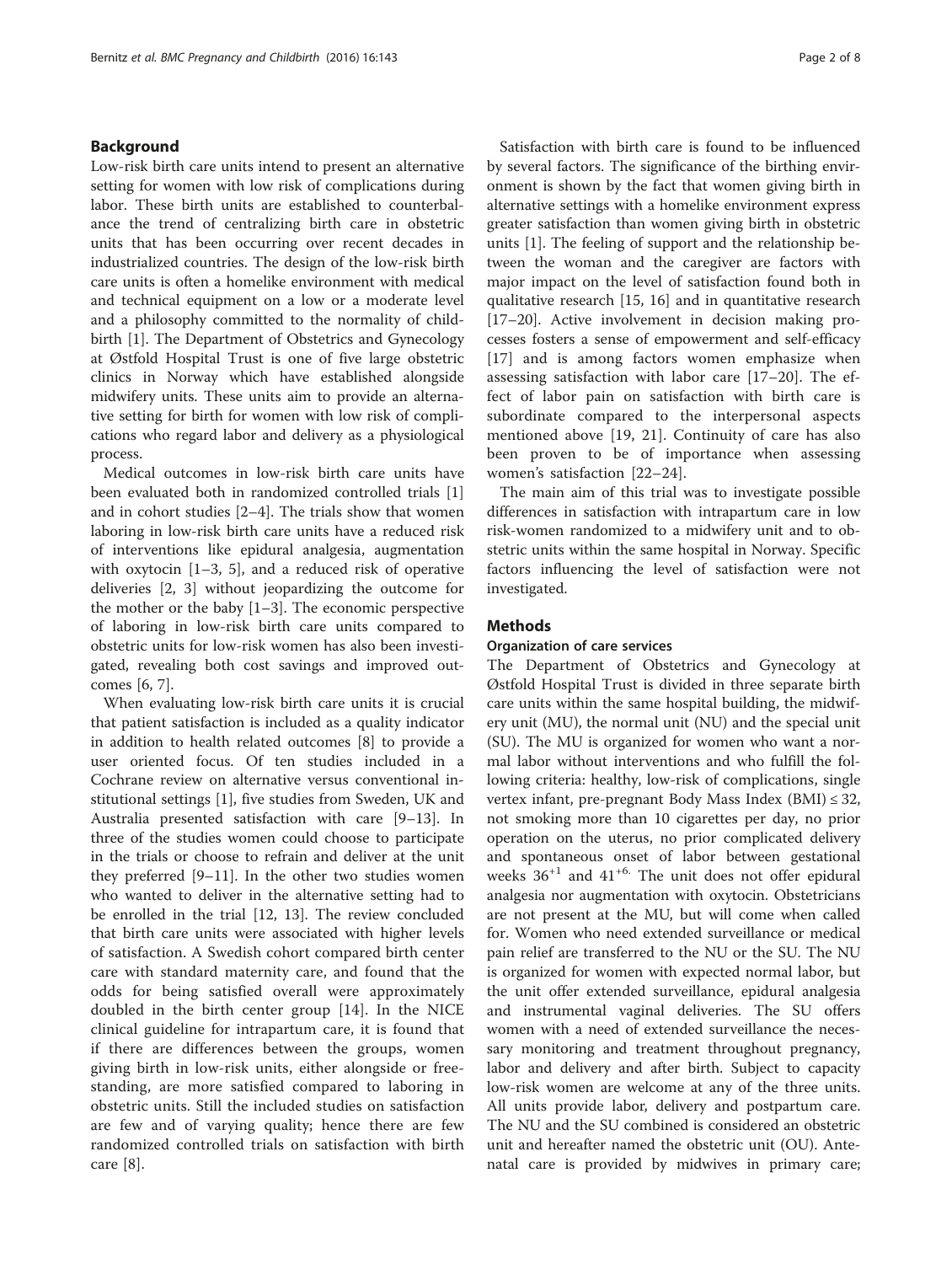hence no continuity of care is offered at the midwifery unit nor at the obstetric unit.

## A randomized trial

From 2006 to 2010 a randomized controlled trial was carried out at the department to investigate possible differences in outcomes, including satisfaction with intrapartum care, among low-risk women, randomized to the MU, NU or to the SU [\[25](#page-7-0)]. The results showed a nonsignificant difference in operative delivery rate, but revealed that low-risk women allocated to the MU had a significant higher chance of giving birth without interventions like epidural analgesia and augmentation with oxytocin without affecting the outcome for mother and baby compared to the OU [\[25\]](#page-7-0).

All participants had to fulfill the inclusion criteria which were similar to the selection criteria at the MU. Women considered to be low-risk and who wanted to participate were recruited by signing an informed consent at the ultrasound consultation. If they were still eligible at onset of spontaneous labor they were randomized to one of the three units to ensure that every participant was considered low-risk when included. Of 2884 eligible women at 18 weeks of gestation, 1111 were still eligible and willing to participate at onset of spontaneous labor. The randomization process was conducted through an electronic program stratifying for parity and with concealed allocation. Due to capacity challenges, randomization was pre-specified to allocate 37.5, 37.5 and 25.0 % to the MU, NU and SU, respectively.

#### Satisfaction with intrapartum care

A secondary outcome of the randomized controlled trial was satisfaction with intrapartum care and we wanted to investigate possible differences in women's satisfaction between the units using the Labour and Delivery Satisfaction Index (LADSI) [[26\]](#page-7-0). LADSI is a validated 38 item questionnaire measuring "technical" and "caring" components of satisfaction [\[27\]](#page-7-0). Each item in the questionnaire was worded as a statement for ratings of agreement or disagreement on a six-point Likert scale. The items in the questionnaire were created on the basis of a literature review and interviews with new mothers in addition to clinical experience [[27\]](#page-7-0). The questionnaire has face validity and content validity, but due to less than optimal internal consistency, the developers recommend that LADSI only be presented in total [[28](#page-7-0)]. All participants answered the first 34 questions concerning overall satisfaction with birth care. Due to the fact that midwives in Norway are responsible for normal labors and deliveries, and that obstetricians are involved only in deliveries requiring obstetric support, the last four items of the LADSI were only answered by women who had

an obstetrician involved in her labor and/or delivery as these were questions about doctors involvement.

As we investigated low-risk women in different birth settings, we also wanted to investigate women's satisfaction with intrapartum transfer from the MU to the OU. To explore the latter outcome, four items were added to the questionnaire in a separate box to be answered only by women who were transferred from the MU during labor or delivery.

The measurement of satisfaction is especially challenging in the perinatal period and the individual response may be affected by changing moods [\[17\]](#page-7-0). There is a tendency of higher levels of satisfaction close in time to birth [[28\]](#page-7-0) and declining levels over time up to 2 years [[21\]](#page-7-0). In a systematic review by Hodnett, 34 studies on satisfaction with intrapartum care were included with a range of timing from immediately after birth up to one year post partum [\[19\]](#page-7-0). In this study the questionnaire was sent 6 months after birth to minimize altered post partum moods and still in reasonable time according to completion of the trial.

The questionnaires were sent, in stamped and addressed envelopes to all women participating in the randomized controlled trial. Written reminders were sent to non-responders 4 weeks after distribution. A partway through the study period, an error in the Likert scale point numbers on the printed questionnaires (five instead of six points) was discovered and the first 461 distributed questionnaires were discarded due to this error. The error was corrected and revised and correct questionnaires with a six points Likert scale were sent to participants included in the study (650) from November 2007 to March 2010 (Fig. 1).

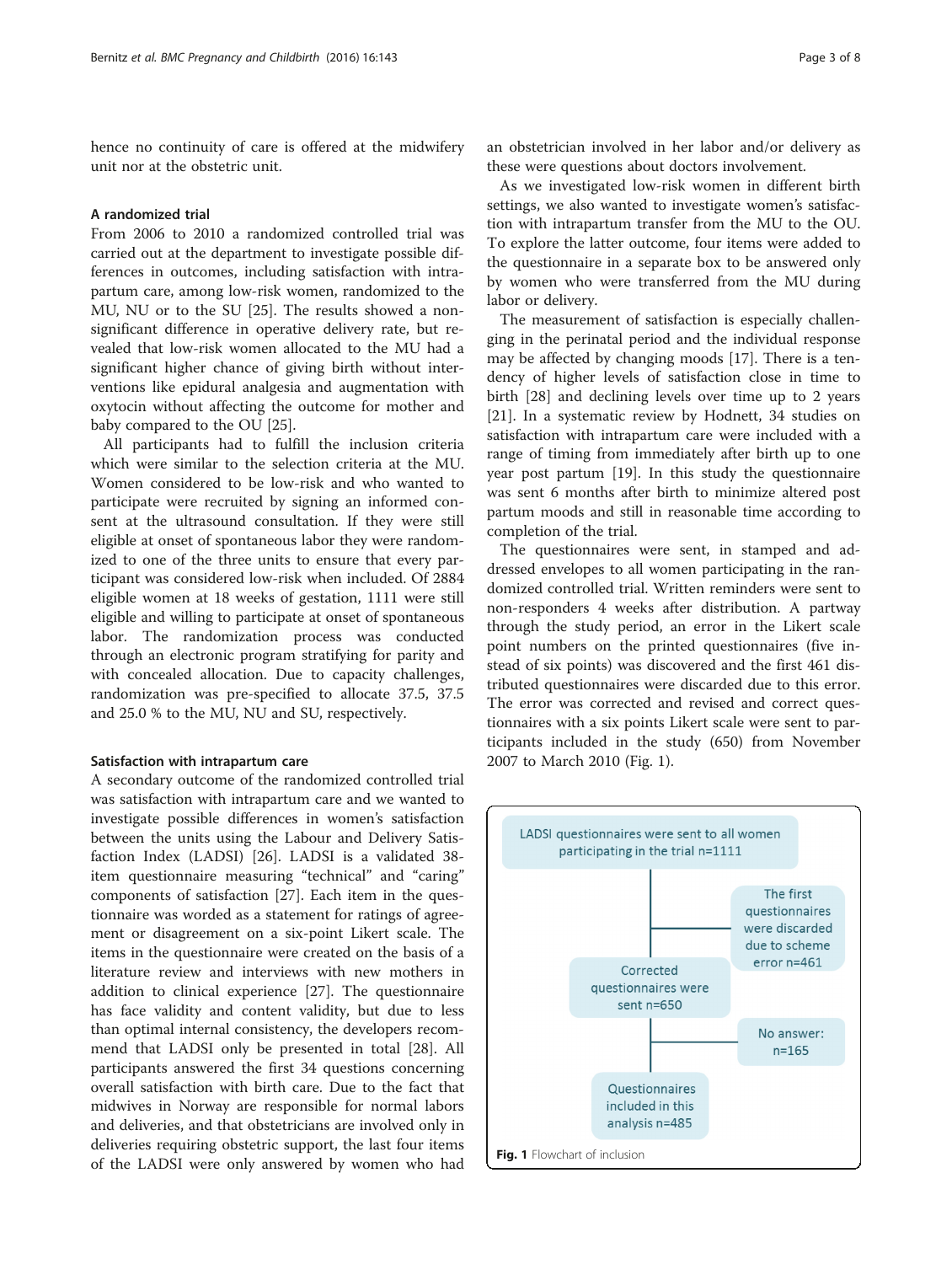The 461 women who received the questionnaires with an error, did not differ in characteristics or outcomes from those included in the analyses. Thus, the mechanism is "missing complete at random", meaning that it is unrelated to anything inferred from the data [[29\]](#page-7-0).

The questionnaires were optically scanned by direct transfer of data from a written form to an electronic file. We used the program Teleform, Cardiff-Software version 7, to design and scan the forms after data collection. The program compares the written data in the form with what is expected from the specifications for each field in the form. The data were then transferred to a SPSS file. The data file was controlled by a research consultant who was blinded to the participants' trial arm.

## Statistical analysis

Power calculations were conducted for the randomized controlled trial on the main outcome; cesarean section, power calculations on satisfaction in this paper were therefore conducted post hoc.

In the MU,  $n = 184$  and in the OU  $n = 301$ , the standard deviation of sum score was close to 25 in each group. When comparing the groups, an independent samples *t*-test was applied, with 5 % significance level. We consider the difference in mean Sum score between the groups to be of clinical importance when it is at least 7. It may be shown that when the true difference in mean Sum score between the groups is at least 7, the test power in the present study is at least 95 %. Thus our study appears to have an adequate test power.

Outcomes are descriptively presented in numbers (Table [2\)](#page-4-0). To detect if there were differences between the units in satisfaction with intrapartum care, scores were compared using an independent samples t-test. Results are presented in mean scores with standard deviation, differences between the units are presented in mean difference with a 95 % Confidence Interval (95 % CI) and in p-values (Table [3](#page-4-0)).

To explore if interventions like epidural analgesia and operative delivery, or obstetricians' involvement affected the level of satisfaction, analyses were conducted according to outcome.

Assuming that mode of delivery affected level of satisfaction after being transferred from the MU to the OU intrapartum, or after an obstetrician was involved, subgroup analyses were conducted. Results are presented in mean scores with standard deviation, differences according to outcome are presented in mean difference with a 95 % Confidence Interval (95 % CI) and in p-values (Table [4\)](#page-5-0).

To explore women's experience with intrapartum transfer, scores of the four additional items on transfer are presented descriptively in mean score for each question with standard deviation as only women randomized to the MU were transferred intrapartum

The analyses were conducted according to the principle of intention-to-treat. Missing values (<1 %) were replaced by imputation. All statistical analyses were conducted using Statistical Product and Service Solutions (SPSS) version 18.

## Results

(Table [5\)](#page-5-0).

The questionnaire was sent to 650 women of whom 485 responded (74.6 %). Of the 244 women randomized to the MU, 184 responded (75.7 %) and of the 406 women randomized to the OU, 301 responded (74.1 %),  $p =$ 0.657. The basic characteristics of all participants were similar between the compared groups (Table 1). Of all included women, 70.1 % were nulliparous, 52.6 % had more than 13 years of education, 64.5 % were aged between 25 and 35 years and 95.9 % were married or cohabiting. The number of women who had an obstetrician involved during labor or delivery was 37 (20.1 %) at the MU and 78 (25.9 %) at the OU,  $p = 0.154$ . The number of women who had an operative delivery was 25 (13.6 %) at the MU and 65 (21.6 %) at the OU,  $p = 0.028$ . For epidurals the numbers were 25 (13.6 %) at the MU and 68 (22.6 %) at OU,  $p = 0.015$ . Of all 184 women who were randomized to the MU, 53 (28.8 %) were transferred to the OU during labor or delivery (Table [2\)](#page-4-0).

For the first 34 items concerning overall satisfaction with intrapartum care, the maximum score was 204. Of all participants, those randomized to the MU had significant higher mean score (182.7) than those randomized

Table 1 Basic characteristics of the participants

| Birth Unit         | MUª<br>$n = 184$ (%) | $\mathsf{OU}^{\mathsf{b}}$<br>$n = 301 (%)$ | All<br>$n = 485$ (%) | p-<br>value |
|--------------------|----------------------|---------------------------------------------|----------------------|-------------|
|                    |                      |                                             |                      |             |
| Nulliparous        | 129 (70.1)           | 214 (71.1)                                  | 343 (70.7)           |             |
| Multiparous        | 55 (29.9)            | 87 (28.9)                                   | 142 (29.3)           | 0.817       |
| Education          |                      |                                             |                      |             |
| $\leq$ 13 years    | 84 (45.7)            | 141 (46.8)                                  | 225 (46.4)           |             |
| $>$ 13 years       | 97 (52.7)            | 158 (52.5)                                  | 255 (52.6)           |             |
| Missing            | 3(1.6)               | 2(0.7)                                      | 5(1.0)               | 0.874       |
| Age                |                      |                                             |                      |             |
| $<$ 25 years       | 37(20.1)             | 75 (24.9)                                   | 112(23.1)            |             |
| $25-35$ years      | 126 (68.5)           | 187 (62.1)                                  | 313 (64.5)           |             |
| $> 35$ years       | 21(11.4)             | 39 (13.0)                                   | 60 (12.4)            | 0.522       |
| Marital status     |                      |                                             |                      |             |
| Married/Cohabitant | 175 (95.1)           | 290 (96.3)                                  | 465 (95.9)           |             |
| Single             | 9(4.9)               | 11(3.7)                                     | 20(4.1)              | 0.507       |

<sup>a</sup>Midwifery Unit

b Obstetric Unit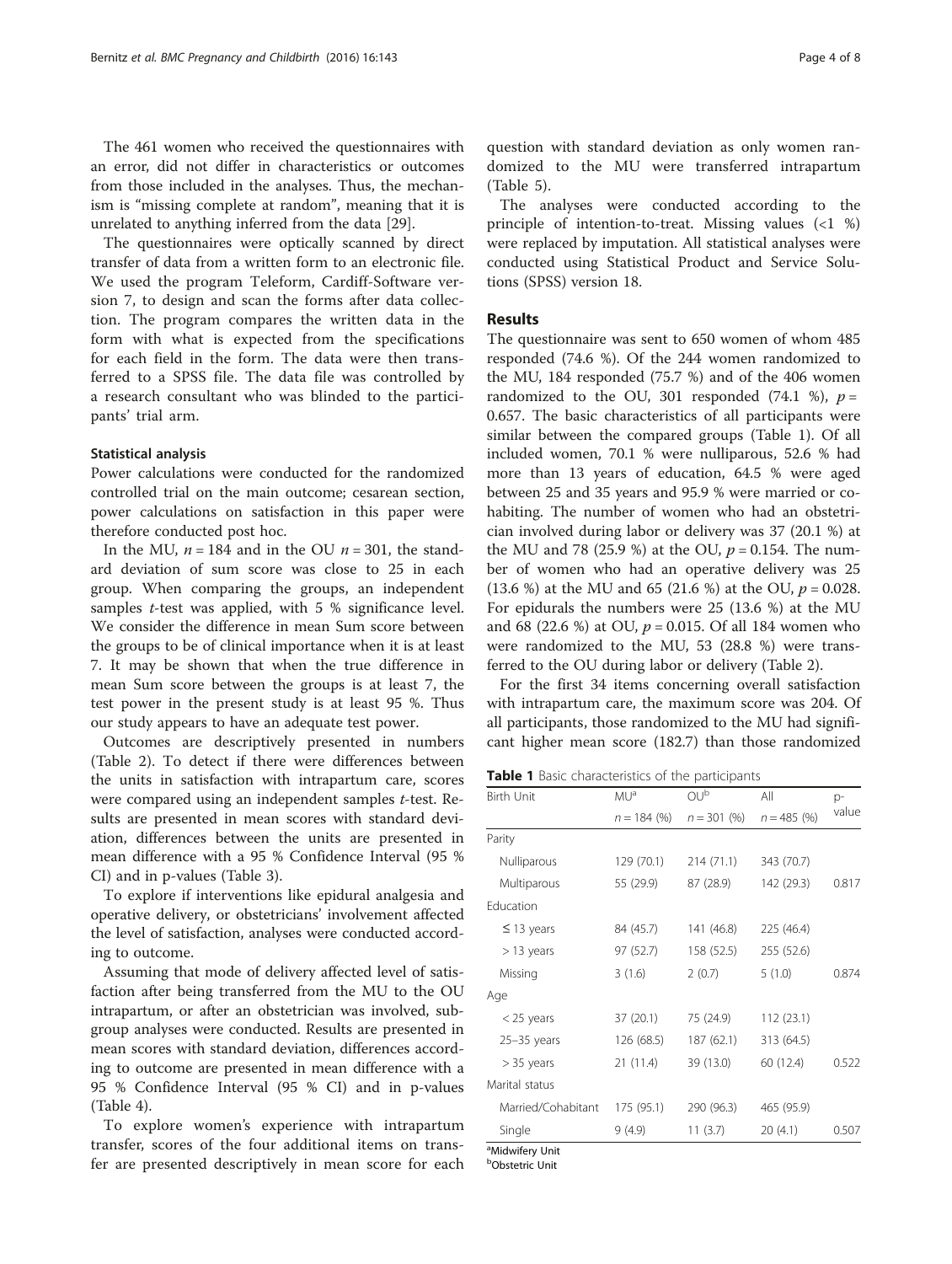<span id="page-4-0"></span>Table 2 Outcomes and interventions according to birth care unit

|                                 | MU <sup>a</sup> | OUP <sub>c</sub> | All           | D-    |
|---------------------------------|-----------------|------------------|---------------|-------|
|                                 | $n = 184$ (%)   | $n = 301(96)$    | $N = 485$ (%) | value |
| Obstetrician involved           | 37(20.1)        | 78 (25.9)        | 115(23.7)     | 0.154 |
| Operative delivery <sup>c</sup> | 25 (13.6)       | 65 (21.6)        | 90 (18.6)     | 0.028 |
| Epidural analgesia              | 25 (13.6)       | 68 (22.6)        | 93 (19.2)     | 0.015 |
| Intrapartum transfer            | 53 (28.8)       |                  |               |       |

<sup>a</sup>Midwifery Unit

**b**Obstetric Unit

<sup>c</sup>Cesarean section, assisted vaginal delivery

to the OU (175.5) total mean score difference 7.2, CI 95 % 2.6–11.8,  $p = 0.002$ . Of women with spontaneous deliveries, those randomized to the MU had a mean score of 187.0, and those randomized to the OU had a mean score of 180.0, mean score difference 6.8, CI 95 % 2.2–11.4,  $p = 0.004$ . Of women with spontaneous deliveries and no interventions, those randomized to the MU had a mean score of 190.7 and those randomized to the OU had a mean score of 183.2, mean score difference 7.5, CI 95 % 2.9–12.1,  $p = 0.001$  (Table 3).

The 115 (23.7 %) women who had an obstetrician involved during labor or delivery answered the four last items of the LADSI. There were no differences in mean scores for overall satisfaction with intrapartum care between women who had an obstetrician involved at the MU 160.4 or at the OU 161.6, mean difference −1.3, CI 95 % −12.6–10.0, *p* = 0.825. (Table 3). Nevertheless, women who had an obstetrician involved, expressed significant lower overall satisfaction with intrapartum care 161.2, than those who did not 183.5, mean difference 22.3, CI 95 % 17.1–27.4, p < 0.001 (Table [4](#page-5-0)). Assuming that mode of delivery where an obstetrician was involved affected the level of satisfaction, we conducted an analysis comparing overall satisfaction with intrapartum

care among all women who had an obstetrician involved according to operative delivery. Women who had an obstetrician involved and had an operative delivery had a mean score for overall satisfaction with intrapartum care of 154.9. Women who had an obstetrician involved and had a spontaneous vaginal delivery had a mean score for overall satisfaction with intrapartum care of 171.0, mean difference 16.1, CI 95 % 6.1–26.1,  $p = 0.002$  (Table [4\)](#page-5-0).

## Satisfaction with intrapartum transfer

The 53 women (28.8 %) who were transferred from the MU to the OU during labor or delivery answered four additional items concerning satisfaction with intrapartum transfer. The four additional items were: 1. I was satisfied before transfer, mean item score 4.96, 2. I was satisfied after transfer, mean item score 4.70, 3. The transfer felt like a burden, mean item score 3.68 and 4. I felt involved in the process of transfer mean item score 3.94 (Table [5\)](#page-5-0).

The mean score for overall satisfaction with intrapartum care was 162.5 for women who were transferred during labor or delivery compared to 190.9 for those who stayed in the MU throughout labor and delivery, mean difference 28.4, CI 95 % 20.7–36.0, p < 0.001 (Table [4\)](#page-5-0).

Women who were transferred intrapartum and had an operative delivery had a mean score for overall satisfaction with intrapartum care of 151.4. Women who were transferred intrapartum and had a spontaneous vaginal delivery had a mean score for overall satisfaction with intrapartum care of 171.0, mean difference 19.7, CI 95 % 5.8–33.6,  $p = 0.007$  (Table [4](#page-5-0)).

## Subgroup analyses

There was no difference in mean score for overall satisfaction with intrapartum care between the units for

|                                                    | MU <sup>a</sup>              | OU <sup>b</sup>              | Mean difference<br>$(95%$ CI) | $P-$<br>value |
|----------------------------------------------------|------------------------------|------------------------------|-------------------------------|---------------|
|                                                    | $n = 184$<br>Mean score (SD) | $n = 301$<br>Mean score (SD) |                               |               |
|                                                    |                              |                              |                               |               |
| All $(n = 485)$                                    | 182.7 (23.3)                 | 175.5(27.7)                  | $7.2$ $(2.6 - 11.8)$          | 0.002         |
| Obstetrician involved                              | 160.4 (25.7)                 | 161.6 (29.8)                 | $-1.26$ ( $-12.6-10.0$ )      | 0.825         |
| Operative delivery <sup>c</sup>                    | 155.1 (28.7)                 | 158.3 (29.9)                 | $3.2$ ( $-16.9-10.0$ )        | 0.649         |
| Epidural analgesia                                 | 155.6 (29.5)                 | 163.6 (32.7)                 | $8.0$ (-22.9-6.8)             | 0.285         |
| Spontaneous delivery                               | 187.0 (19.1)                 | 180.2 (25.1)                 | $6.8$ $(2.2 - 11.4)$          | 0.004         |
| Spontaneous delivery, no intervention <sup>d</sup> | 190.7 (16.3)                 | 183.2 (22.5)                 | $7.5(2.9-12.1)$               | 0.001         |
| Intrapartum transfer                               | 162.5(26.0)                  |                              |                               |               |
|                                                    |                              |                              |                               |               |

Table 3 Overall satisfaction with intrapartum care according to unit, using the Labour and Delivery Satisfaction Index (LADSI) with a maximum score of 204

<sup>a</sup>Midwifery Unit

**b**Obstetric Unit

<sup>c</sup>Cesarean section, assisted vaginal delivery

<sup>d</sup>No transfer, no obstetrician involved, no epidural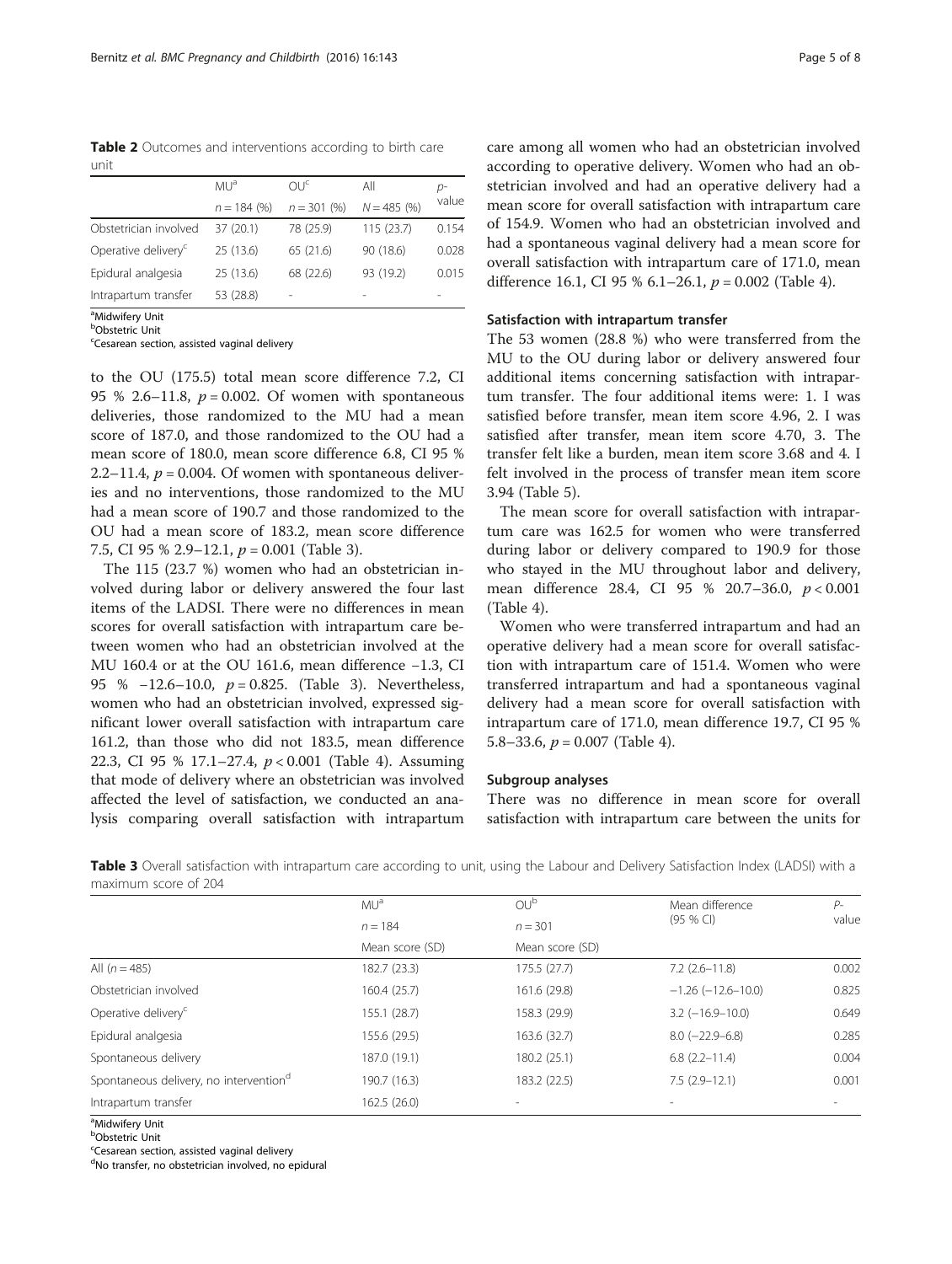| Outcome                                                    | Yes mean score (SD) | No mean score (SD) | Mean difference (95 % CI) | $p$ -value |
|------------------------------------------------------------|---------------------|--------------------|---------------------------|------------|
| Obstetrician involved                                      | 161.2 (28.5)        | 183.5 (23.2)       | $22.3(17.1-27.4)$         | < 0.001    |
| Operative delivery <sup>a</sup>                            | 157.4 (29.4)        | 183.0 (23.1)       | 25.5 (19.0-32.1)          | < 0.001    |
| Epidural analgesia                                         | 161.5 (32.0)        | 182.2 (23.1)       | 20.7 (13.8-27.7)          | < 0.001    |
| Intrapartum transfer                                       | 162.5 (26.0)        | 190.9 (16.2)       | 28.4 (20.7-36.0)          | < 0.001    |
| Operative delivery <sup>a</sup> if obstetrician involved   | 154.9 (29.3)        | 171.0 (24.4)       | $16.1 (6.1 - 26.1)$       | 0.002      |
| Operative delivery <sup>a</sup> if transferred intrapartum | 151.4 (26.7)        | 171.0 (22.4)       | $19.7(5.8 - 33.6)$        | 0.007      |

<span id="page-5-0"></span>Table 4 Overall satisfaction with intrapartum care according to outcome, using the Labour and Delivery Satisfaction Index (LADSI) with a maximum score of 204

<sup>a</sup>Cesarean section, assisted vaginal delivery

women who had an operative delivery 155.1 compared to 158.3 at the MU and OU respectively, mean difference 3.2, CI 95 %  $-10.7-17.0$ ,  $p = 0.649$ . For women who had an epidural there was no difference in mean score for overall satisfaction with intrapartum care between the MU 155.6 and the OU 163.6, mean difference 8.0, CI 95 % −6.8–22.9, p = 0.285 (Table [3](#page-4-0)).

The two interventions, operative delivery and epidurals had an influence on the rate of mean score for overall satisfaction with intrapartum care without differing between the units. The mean score for intrapartum care for women with an operative delivery was 157.4 compared to women with a spontaneous vaginal delivery 183.0 mean difference 25.5, CI 95 % 13.8–27.7, p < 0.001. The mean score for overall satisfaction with intrapartum care for women with an epidural was 161.5 compared to 182.2 for women without epidurals, mean difference 20.7 CI 95 % 13.8–27.7, p < 0.001 (Table 4).

## **Discussion**

Satisfaction with intrapartum care is multidimensional, dynamic and influenced by a variety of different factors [[17\]](#page-7-0). Socio-demographic factors have been found to influence the level of satisfaction. Lower levels of satisfaction are shown to be associated with low level of education [\[17](#page-7-0)], young age, single status and primiparity [[17](#page-7-0), [20\]](#page-7-0). In our trial the characteristics of the participants were equal between the compared groups due to the design; hence we did not investigate the significance of socio-demographic factors.

In this trial we aimed to investigate if level of birth care had any influence on satisfaction with care for low-

Table 5 Satisfaction with intrapartum transfer from MU to OU  $n = 53$ . Four additional items with a maximum score of 6 points per item

| $\lambda$                       | mean score (SD) |
|---------------------------------|-----------------|
| Satisfied before the transfer   | 4.96(1.57)      |
| Satisfied after the transfer    | 4.70(1.61)      |
| The transfer felt like a burden | 3.68(2.05)      |
| Felt involved in the transfer   | 3.94(1.62)      |

risk women, and we found that the overall satisfaction with intrapartum care was significantly higher among women randomized to the MU compared to the OU. The clinical relevance of the difference in mean score is unclear as one could argue that it is small. The LADSI does not recommend a cut-off for a clinical meaningful difference. Prior research is in accordance with our findings and has shown that women in midwifery units or birth centers are more satisfied than women in obstetric units [\[13](#page-7-0), [14](#page-7-0), [28](#page-7-0)] and that women laboring in alternative settings for birth are more satisfied than women in standard settings [[14\]](#page-7-0). As the LADSI does not have items directly pointing towards the environment or the setting, conclusions on the significance of the environment cannot be drawn in our trial.

For women who had an obstetrician involved during labor or delivery in our study, group affiliation did not affect the assessment of satisfaction. Nevertheless women who had an obstetrician involved were less satisfied than those who did not. We did not investigate reasons for obstetricians' involvement and reasons for dissatisfaction in details. However, we might assume that for low-risk women with expected normal deliveries, the fact that an obstetrician needed to be consulted in itself could be more important than the actual meeting with the obstetrician [\[30](#page-7-0)].

Giving birth in a low-risk birth care unit implies the risk of being transferred to an obstetric unit intrapartum if extended surveillance is needed, or if the birth needs to be handled by an obstetrician. The impact of intrapartum transfer on satisfaction with birth care from a freestanding birth care unit or from an alongside unit to an obstetric unit is not well known. Even though women who were transferred intrapartum in our study were less satisfied than those who did not, the overall satisfaction were higher among women randomized to the MU compared to those randomized to the OU. When analyzing the difference in overall satisfaction with intrapartum care for women being transferred intrapartum, our findings might indicate that both an operative delivery as well as an intrapartum transfer in itself play an important role for satisfaction.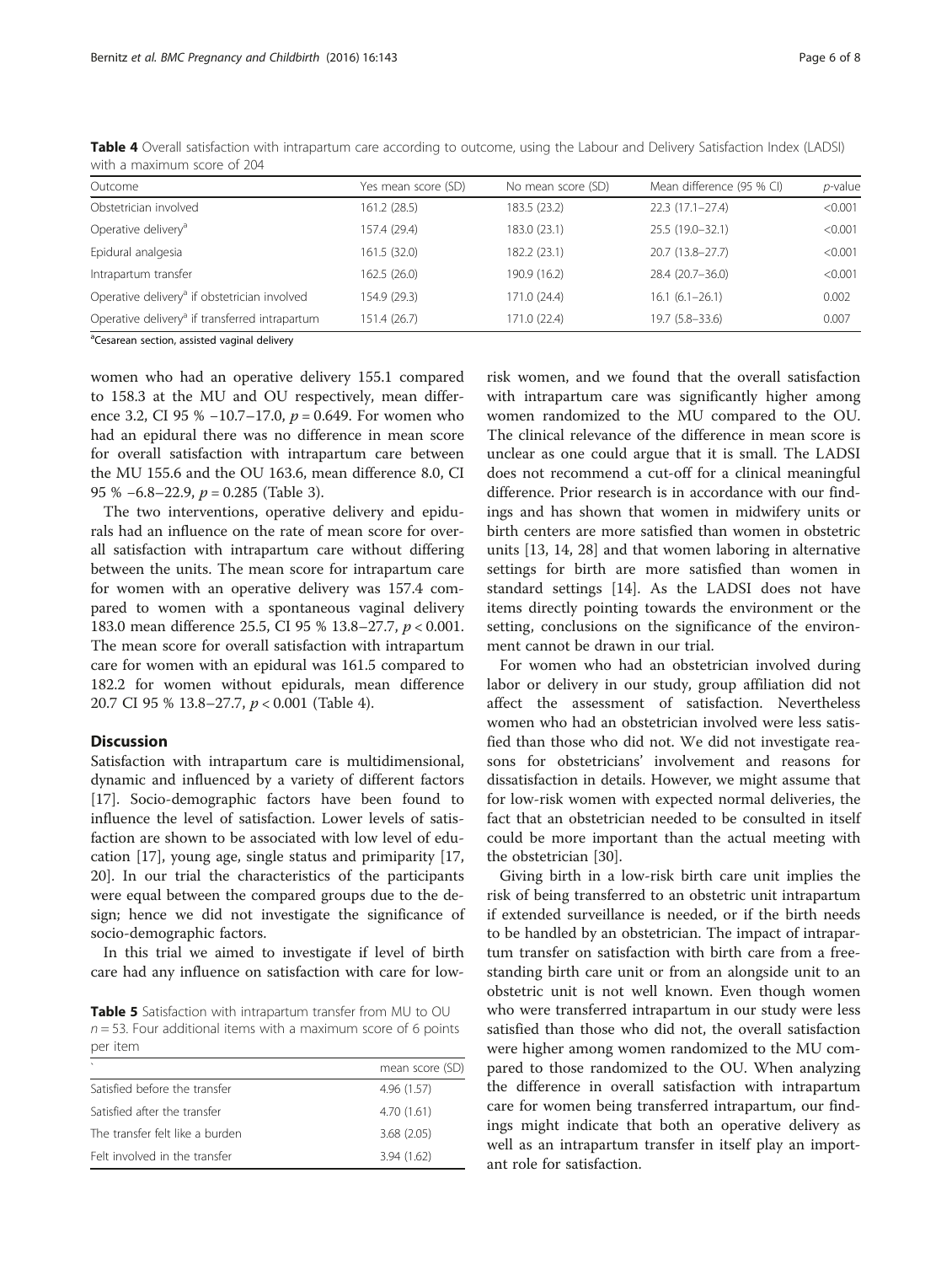<span id="page-6-0"></span>As we assumed that some outcomes could affect the feeling of satisfaction, two subgroup analyzes were conducted; mode of delivery and epidural analgesia. We found that women with an operative delivery, either emergency cesarean section or instrumental vaginal delivery were less satisfied than women who delivered spontaneously. Our finding do not concur with a study by Spaich et al. [\[31\]](#page-7-0) as they found that mode of delivery did not affect the level of satisfaction for low-risk women. Women who had an epidural for pain relief were significantly less satisfied than those who did not have an epidural in our trial. A Cochrane review on the use of epidurals found on the other hand, no significant difference in maternal satisfaction with pain relief between those who had an epidural and those who did not [[32\]](#page-7-0). The Cochrane review investigated satisfaction with pain relief and not overall satisfaction with intrapartum care. Neither of the two factors mentioned above influenced the rate of satisfaction between the units.

Evaluating satisfaction with birth care is challenging, of all 11 included trials in a Cochrane review on midwifery units versus other models of care for childbearing women, nine included satisfaction with care. However, due to inconsistency in the instruments, scales, timing of administration and outcomes used to measure satisfaction, a meta-analysis was not conducted. Still it was concluded that satisfaction in various aspects of care appeared to be higher in the midwifery units compared to other models of care [\[23](#page-7-0)].

It is worth noting that all participants included in this study had no expressed preference for level of birth care. Conclusions can therefore only be drawn for women without conscious choice of birth place. As the LADSI is recommended to be presented in total, specific factors influencing the level of satisfaction will not be revealed in this trial. Despite this, women randomized to the MU were overall more satisfied compared to women randomized to the OU regardless of interventions and intrapartum transfer.

The specific reasons why women randomized to the MU are overall more satisfied cannot be confirmed in this study. It might be influenced by a combination of the homelike environment, the philosophy of the staff or may be the fact that the activity level is calmer due to women's low-risk status.

## Conclusions

The significantly higher satisfaction score of women randomized to the midwifery unit together with good clinical outcomes, suggest that birth care units is a preferable option for low-risk women.

#### Abbreviations

LADSI, The Labour and Delivery Satisfaction Index; MU, midwifery unit; NU, normal unit; OU, obstetric unit; SU, special unit

#### Acknowledgments

We would like to thank all participating women responding to the patient satisfaction survey, the midwives and doctors at the obstetric department who contributed to this trial. We thank Marianne Eckhoff at the research unit, who conducted a blinded control of all data in the electronic file; Teleform. We would also like to thank Dr. Lomas who gave us permission to use the LADSI in our trial, and we thank the funders of the trial.

#### Funding

The trial was funded by The South-Eastern Regional Health Authority, The National Advisory Committee for Obstetrics in Norway and by Østfold Hospital Trust.

#### Availability of data and materials

The data supporting the findings presented in this paper is kept in an anonymous file at the archive at the Østfold Hospital Trust according to hospital policy and rules and regulations stated by the Regional Committee for Medical Research Ethics.

#### Authors' contributions

SB contributed to the design of the study, coordinated the data collection, contributed to the data analyses and wrote the first draft of this article. PØ initiated the study, contributed to the design and to writing the article. LS contributed to the data analyses and to writing the article. EB contributed to the data analyses and to writing the article. All authors read and approved the final manuscript.

#### Competing interests

The authors declare that they have no competing interests.

#### Consent for publication

The manuscript does not include any individual persons data; hence consent to publish is not applicable.

#### Ethics approval and consent to participate

The trial was approved by the Regional Committee for Medical Research Ethics (S-05172-C), by the Norwegian Social Science Data Base (15217) and by the Østfold Hospital Trust before onset of recruitment of participants. Women who planned to give birth at our hospital during the trial period received written information about the trial when called for ultrasound screening consultation. At the consultation at approximately 18 weeks of gestation they were informed about the trial both through the written information and verbally by a research midwife. If they wanted to participate, they signed the informed consent and kept their copy. At onset of spontaneous labor they were included if still eligible and willing.

## Author details

<sup>1</sup>Department of Obstetrics and Gynecology, Østfold Hospital Trust, Sarpsborg, Norway. <sup>2</sup>Department of Obstetrics and Gynecology, the University Hospital of North Norway, Tromsø, Norway. <sup>3</sup>Department of Clinical Medicine, Faculty of Health Sciences, University of Tromsø, N-9037 Tromsø, Norway. <sup>4</sup> Unit for Biostatistics and Epidemiology, Oslo University Hospital, Oslo, Norway. <sup>5</sup> Faculty of Dentistry, University of Oslo, Oslo, Norway.<br><sup>6</sup> Faculty of Host b, Oslo, and Akershus University Colloge of Applied Sciences. <sup>5</sup>Faculty of Health, Oslo and Akershus University College of Applied Sciences, Oslo, Norway.

## Received: 2 February 2015 Accepted: 10 June 2016 Published online: 18 June 2016

#### References

- 1. Hodnett ED, Downe S, Walsh D. Alternative versus conventional institutional settings for birth. Cochrane Database Syst Rev. 2012;8:CD000012.
- 2. Birthplace in England Collaborative G. Perinatal and maternal outcomes by planned place of birth for healthy women with low risk pregnancies: the Birthplace in England national prospective cohort study. BMJ (Clinical research ed). 2011;343:d7400.
- Gottvall K, Waldenstrom U, Tingstig C, Grunewald C. In-hospital birth center with the same medical guidelines as standard care: a comparative study of obstetric interventions and outcomes. Birth (Berkeley, Calif). 2011;38(2):120–8.